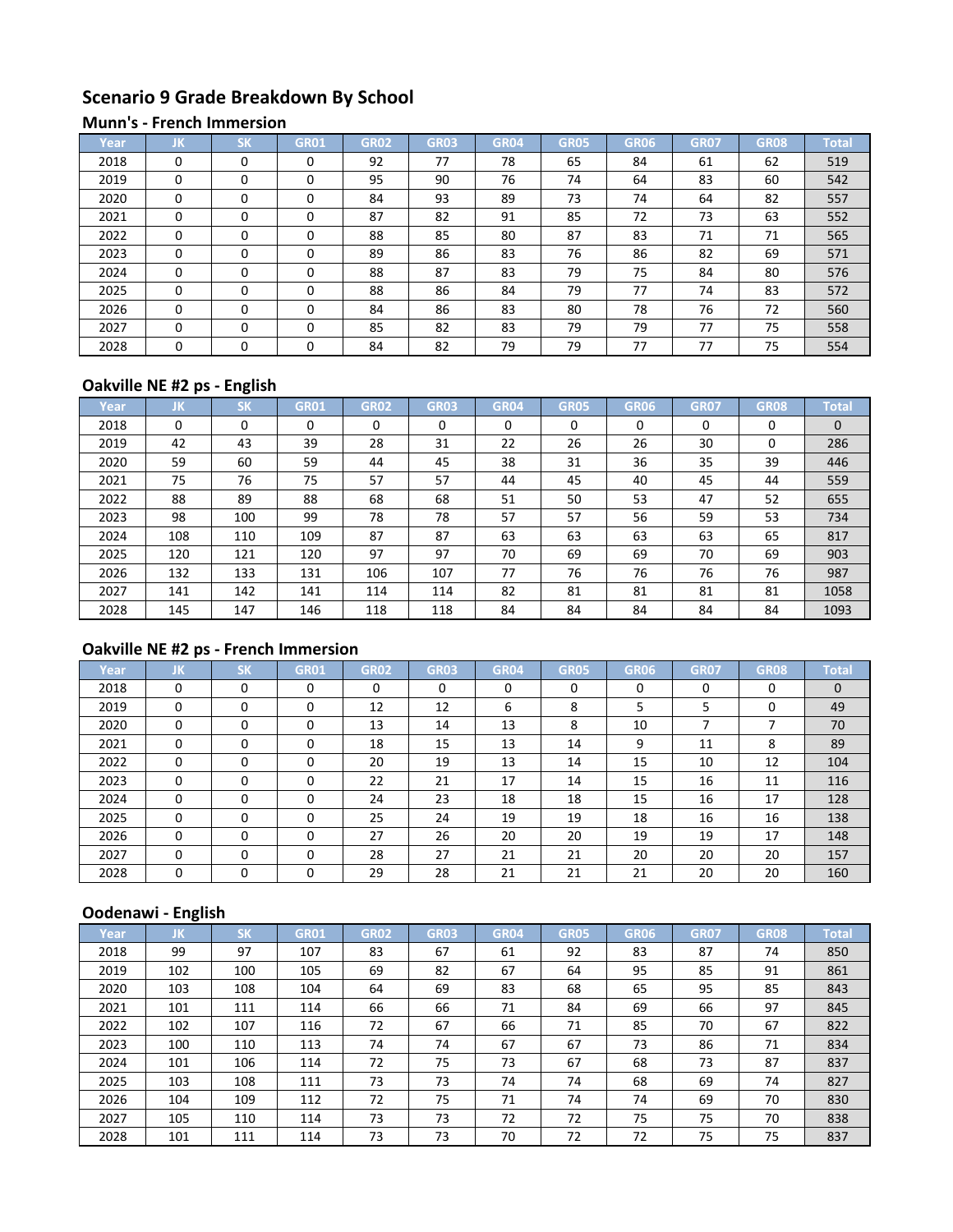#### **Oodenawi - French Immersion**

| Year | JK       | <b>SK</b> | <b>GR01</b> | <b>GR02</b> | <b>GR03</b> | <b>GR04</b> | <b>GR05</b> | GR06 | <b>GR07</b> | <b>GR08</b> | <b>Total</b> |
|------|----------|-----------|-------------|-------------|-------------|-------------|-------------|------|-------------|-------------|--------------|
| 2018 | 0        | $\Omega$  |             | 60          | 46          | 48          | 44          | 37   | 29          | 31          | 295          |
| 2019 | $\Omega$ | $\Omega$  |             | 45          | 39          | 35          | 27          | 33   | 16          | 29          | 224          |
| 2020 | $\Omega$ | $\Omega$  |             | 49          | 39          | 37          | 33          | 23   | 29          | 14          | 224          |
| 2021 | $\Omega$ | $\Omega$  |             | 48          | 44          | 37          | 35          | 31   | 22          | 29          | 245          |
| 2022 | 0        | $\Omega$  |             | 51          | 42          | 41          | 35          | 32   | 30          | 21          | 252          |
| 2023 | 0        | $\Omega$  | 0           | 50          | 45          | 40          | 39          | 33   | 31          | 28          | 266          |
| 2024 | $\Omega$ | $\Omega$  | 0           | 48          | 44          | 43          | 38          | 37   | 31          | 29          | 269          |
| 2025 | 0        | $\Omega$  | $\Omega$    | 48          | 42          | 42          | 40          | 36   | 35          | 30          | 272          |
| 2026 | $\Omega$ | $\Omega$  | 0           | 45          | 43          | 40          | 39          | 38   | 34          | 33          | 271          |
| 2027 | $\Omega$ | $\Omega$  | $\Omega$    | 46          | 40          | 40          | 37          | 37   | 36          | 32          | 268          |
| 2028 | $\Omega$ | $\Omega$  |             | 46          | 40          | 37          | 37          | 35   | 35          | 34          | 265          |

## **Post's Corners - English**

| Year | JK | <b>SK</b> | <b>GR01</b> | <b>GR02</b> | <b>GR03</b> | <b>GR04</b> | <b>GR05</b> | <b>GR06</b> | <b>GR07</b> | <b>GR08</b> | <b>Total</b> |
|------|----|-----------|-------------|-------------|-------------|-------------|-------------|-------------|-------------|-------------|--------------|
| 2018 | 71 | 78        | 77          | 48          | 56          | 56          | 62          | 70          | 71          | 61          | 650          |
| 2019 | 75 | 78        | 78          | 60          | 49          | 59          | 56          | 66          | 77          | 70          | 669          |
| 2020 | 76 | 84        | 80          | 62          | 63          | 52          | 59          | 57          | 72          | 72          | 677          |
| 2021 | 78 | 85        | 85          | 64          | 65          | 66          | 53          | 61          | 63          | 67          | 687          |
| 2022 | 79 | 87        | 87          | 68          | 66          | 67          | 66          | 55          | 67          | 58          | 699          |
| 2023 | 76 | 88        | 87          | 68          | 69          | 68          | 67          | 68          | 60          | 61          | 712          |
| 2024 | 78 | 85        | 88          | 70          | 71          | 72          | 68          | 69          | 73          | 55          | 727          |
| 2025 | 79 | 86        | 86          | 71          | 72          | 72          | 72          | 70          | 74          | 68          | 748          |
| 2026 | 80 | 88        | 87          | 69          | 73          | 73          | 73          | 74          | 75          | 69          | 761          |
| 2027 | 82 | 89        | 89          | 70          | 71          | 74          | 74          | 75          | 80          | 71          | 775          |
| 2028 | 81 | 91        | 91          | 72          | 73          | 72          | 75          | 76          | 81          | 75          | 786          |

## **River Oaks - English**

| Year | JΚ. | <b>SK</b> | <b>GR01</b> | <b>GR02</b> | <b>GR03</b> | <b>GR04</b> | <b>GR05</b> | GR06 | <b>GR07</b> | <b>GR08</b> | Total |
|------|-----|-----------|-------------|-------------|-------------|-------------|-------------|------|-------------|-------------|-------|
| 2018 | 86  | 85        | 85          | 65          | 65          | 70          | 87          | 88   | 89          | 95          | 815   |
| 2019 | 71  | 75        | 71          | 46          | 58          | 59          | 56          | 79   | 77          | 98          | 688   |
| 2020 | 76  | 79        | 76          | 49          | 48          | 58          | 59          | 59   | 84          | 79          | 666   |
| 2021 | 79  | 83        | 79          | 53          | 52          | 48          | 58          | 61   | 64          | 84          | 660   |
| 2022 | 88  | 91        | 89          | 60          | 61          | 54          | 52          | 63   | 68          | 67          | 694   |
| 2023 | 95  | 102       | 99          | 70          | 70          | 61          | 58          | 58   | 72          | 72          | 756   |
| 2024 | 108 | 111       | 112         | 80          | 81          | 67          | 66          | 66   | 67          | 77          | 835   |
| 2025 | 123 | 126       | 123         | 92          | 92          | 76          | 74          | 75   | 76          | 74          | 930   |
| 2026 | 139 | 142       | 139         | 103         | 106         | 84          | 83          | 83   | 86          | 83          | 1050  |
| 2027 | 158 | 161       | 158         | 119         | 119         | 95          | 92          | 94   | 96          | 95          | 1185  |
| 2028 | 172 | 177       | 174         | 133         | 133         | 101         | 102         | 102  | 105         | 103         | 1302  |

# **Sunningdale - French Immersion**

| Year | ΠK       | <b>SK</b> | <b>GR01</b> | <b>GR02</b> | <b>GR03</b> | <b>GR04</b> | <b>GR05</b> | GR06 | <b>GR07</b> | <b>GR08</b> | <b>Total</b> |
|------|----------|-----------|-------------|-------------|-------------|-------------|-------------|------|-------------|-------------|--------------|
| 2018 | $\Omega$ | 0         | $\Omega$    | 71          | 81          | 80          | 81          | 72   | 57          | 71          | 513          |
| 2019 | 0        | 0         | 0           | 77          | 78          | 84          | 91          | 85   | 86          | 56          | 557          |
| 2020 | $\Omega$ | 0         | 0           | 74          | 76          | 76          | 83          | 92   | 86          | 85          | 573          |
| 2021 | $\Omega$ | $\Omega$  | $\Omega$    | 78          | 73          | 75          | 75          | 82   | 90          | 84          | 556          |
| 2022 | 0        | 0         | 0           | 78          | 78          | 73          | 74          | 75   | 81          | 89          | 547          |
| 2023 | $\Omega$ | $\Omega$  | 0           | 83          | 78          | 77          | 72          | 74   | 74          | 80          | 538          |
| 2024 | $\Omega$ | $\Omega$  | 0           | 85          | 83          | 77          | 76          | 72   | 74          | 74          | 541          |
| 2025 | $\Omega$ | $\Omega$  | 0           | 87          | 85          | 81          | 77          | 77   | 72          | 74          | 553          |
| 2026 | $\Omega$ | $\Omega$  | 0           | 86          | 88          | 83          | 82          | 77   | 77          | 73          | 567          |
| 2027 | $\Omega$ | $\Omega$  | $\Omega$    | 89          | 88          | 85          | 84          | 83   | 78          | 78          | 584          |
| 2028 | 0        | 0         | 0           | 92          | 91          | 84          | 86          | 84   | 83          | 79          | 598          |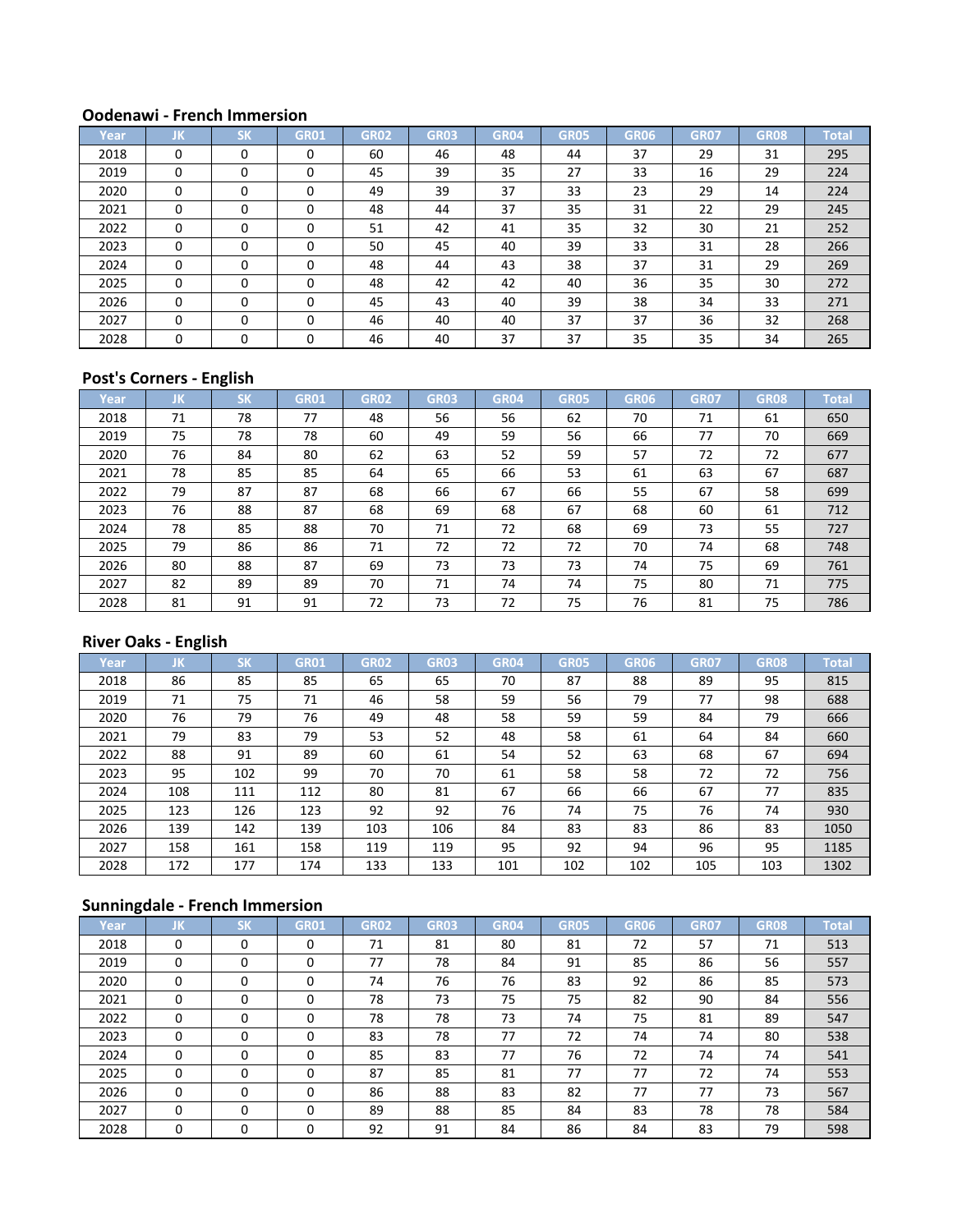# **Scenario 10 Grade Breakdown By School**

#### **Munn's - French Immersion**

| Year | JK       | <b>CM</b><br>אנ | GR01     | <b>GR02</b> | <b>GR03</b> | <b>GR04</b> | <b>GR05</b> | GR06 | <b>GR07</b> | <b>GR08</b> | <b>Total</b> |
|------|----------|-----------------|----------|-------------|-------------|-------------|-------------|------|-------------|-------------|--------------|
| 2018 | $\Omega$ | $\Omega$        | $\Omega$ | 92          | 77          | 78          | 65          | 84   | 61          | 62          | 519          |
| 2019 | $\Omega$ | $\Omega$        | 0        | 95          | 90          | 76          | 74          | 64   | 83          | 60          | 542          |
| 2020 | $\Omega$ | $\Omega$        | 0        | 84          | 93          | 89          | 73          | 74   | 64          | 82          | 557          |
| 2021 | $\Omega$ | $\Omega$        | 0        | 87          | 82          | 91          | 85          | 72   | 73          | 63          | 552          |
| 2022 | $\Omega$ | $\Omega$        | $\Omega$ | 88          | 85          | 80          | 87          | 83   | 71          | 71          | 565          |
| 2023 | $\Omega$ | $\Omega$        | 0        | 89          | 86          | 83          | 76          | 86   | 82          | 69          | 571          |
| 2024 | $\Omega$ | $\Omega$        | 0        | 88          | 87          | 83          | 79          | 75   | 84          | 80          | 576          |
| 2025 | $\Omega$ | $\Omega$        | 0        | 88          | 86          | 84          | 79          | 77   | 74          | 83          | 572          |
| 2026 | $\Omega$ | $\Omega$        | 0        | 84          | 86          | 83          | 80          | 78   | 76          | 72          | 560          |
| 2027 | $\Omega$ | $\Omega$        | 0        | 85          | 82          | 83          | 79          | 79   | 77          | 75          | 558          |
| 2028 | $\Omega$ | $\Omega$        | 0        | 84          | 82          | 79          | 79          | 77   | 77          | 75          | 554          |

## **Oakville NE #2 ps - English**

| Year | IJΚ      | <b>SK</b> | <b>GR01</b> | <b>GR02</b> | <b>GR03</b> | <b>GR04</b> | <b>GR05</b> | GR06 | <b>GR07</b> | <b>GR08</b> | <b>Total</b> |
|------|----------|-----------|-------------|-------------|-------------|-------------|-------------|------|-------------|-------------|--------------|
| 2018 | $\Omega$ | 0         |             | 0           | 0           | 0           | $\Omega$    | 0    | 0           | 0           | $\mathbf{0}$ |
| 2019 | 71       | 72        | 58          | 47          | 52          | 39          | 43          | 53   | 53          | 0           | 486          |
| 2020 | 88       | 90        | 88          | 56          | 65          | 63          | 52          | 56   | 67          | 66          | 691          |
| 2021 | 102      | 106       | 106         | 77          | 70          | 63          | 69          | 59   | 63          | 74          | 788          |
| 2022 | 115      | 118       | 119         | 89          | 88          | 63          | 70          | 76   | 66          | 71          | 874          |
| 2023 | 123      | 129       | 128         | 98          | 98          | 76          | 69          | 76   | 82          | 72          | 951          |
| 2024 | 134      | 137       | 139         | 106         | 107         | 84          | 82          | 75   | 82          | 88          | 1034         |
| 2025 | 146      | 149       | 148         | 116         | 116         | 90          | 90          | 88   | 82          | 89          | 1114         |
| 2026 | 157      | 160       | 160         | 124         | 126         | 96          | 96          | 96   | 95          | 88          | 1197         |
| 2027 | 167      | 169       | 169         | 132         | 132         | 101         | 100         | 101  | 101         | 100         | 1274         |
| 2028 | 169      | 174       | 174         | 136         | 136         | 102         | 103         | 103  | 104         | 104         | 1307         |

# **Oakville NE #2 ps - French Immersion**

| Year | JK       | <b>SK</b> | <b>GR01</b> | GR02 | <b>GR03</b> | <b>GR04</b> | <b>GR05</b> | GR06 | <b>GR07</b> | <b>GR08</b> | <b>Total</b> |
|------|----------|-----------|-------------|------|-------------|-------------|-------------|------|-------------|-------------|--------------|
| 2018 | 0        | $\Omega$  | $\Omega$    | 0    | $\Omega$    | $\Omega$    | $\Omega$    | 0    | $\Omega$    | $\Omega$    | $\mathbf{0}$ |
| 2019 | 0        | 0         | 0           | 23   | 25          | 14          | 15          | 15   | 9           | 0           | 100          |
| 2020 | 0        | $\Omega$  | $\Omega$    | 21   | 23          | 25          | 15          | 20   | 16          | 10          | 130          |
| 2021 | $\Omega$ | 0         | $\Omega$    | 31   | 22          | 22          | 26          | 16   | 19          | 17          | 152          |
| 2022 | 0        | 0         | O           | 34   | 31          | 20          | 23          | 26   | 17          | 19          | 169          |
| 2023 | $\Omega$ | $\Omega$  | 0           | 35   | 33          | 28          | 21          | 23   | 26          | 18          | 183          |
| 2024 | $\Omega$ | 0         | $\Omega$    | 36   | 35          | 29          | 28          | 21   | 23          | 26          | 199          |
| 2025 | $\Omega$ | $\Omega$  | $\Omega$    | 38   | 36          | 31          | 30          | 28   | 22          | 24          | 208          |
| 2026 | 0        | 0         | $\Omega$    | 39   | 37          | 31          | 31          | 30   | 28          | 22          | 218          |
| 2027 | $\Omega$ | $\Omega$  | 0           | 40   | 38          | 32          | 31          | 31   | 30          | 28          | 230          |
| 2028 | 0        | 0         | $\Omega$    | 41   | 39          | 32          | 32          | 31   | 30          | 29          | 233          |

# **Oodenawi - English**

| Year | IJΚ | <b>SK</b> | <b>GR01</b> | <b>GR02</b> | <b>GR03</b> | <b>GR04</b> | <b>GR05</b> | GR <sub>06</sub> | <b>GR07</b> | <b>GR08</b> | <b>Total</b> |
|------|-----|-----------|-------------|-------------|-------------|-------------|-------------|------------------|-------------|-------------|--------------|
| 2018 | 99  | 97        | 107         | 83          | 67          | 61          | 92          | 83               | 87          | 74          | 850          |
| 2019 | 73  | 72        | 87          | 51          | 61          | 51          | 47          | 67               | 62          | 91          | 662          |
| 2020 | 74  | 78        | 75          | 52          | 49          | 58          | 47          | 44               | 64          | 58          | 599          |
| 2021 | 74  | 81        | 83          | 47          | 55          | 51          | 61          | 50               | 47          | 67          | 617          |
| 2022 | 75  | 79        | 85          | 52          | 48          | 54          | 52          | 62               | 51          | 48          | 605          |
| 2023 | 74  | 81        | 84          | 54          | 54          | 48          | 55          | 53               | 63          | 52          | 619          |
| 2024 | 76  | 79        | 85          | 53          | 55          | 53          | 49          | 56               | 54          | 64          | 623          |
| 2025 | 77  | 81        | 83          | 55          | 55          | 54          | 54          | 50               | 57          | 55          | 619          |
| 2026 | 78  | 82        | 84          | 54          | 56          | 53          | 55          | 55               | 50          | 58          | 624          |
| 2027 | 79  | 83        | 86          | 55          | 55          | 53          | 53          | 55               | 55          | 51          | 626          |
| 2028 | 76  | 84        | 86          | 56          | 56          | 52          | 54          | 54               | 55          | 55          | 628          |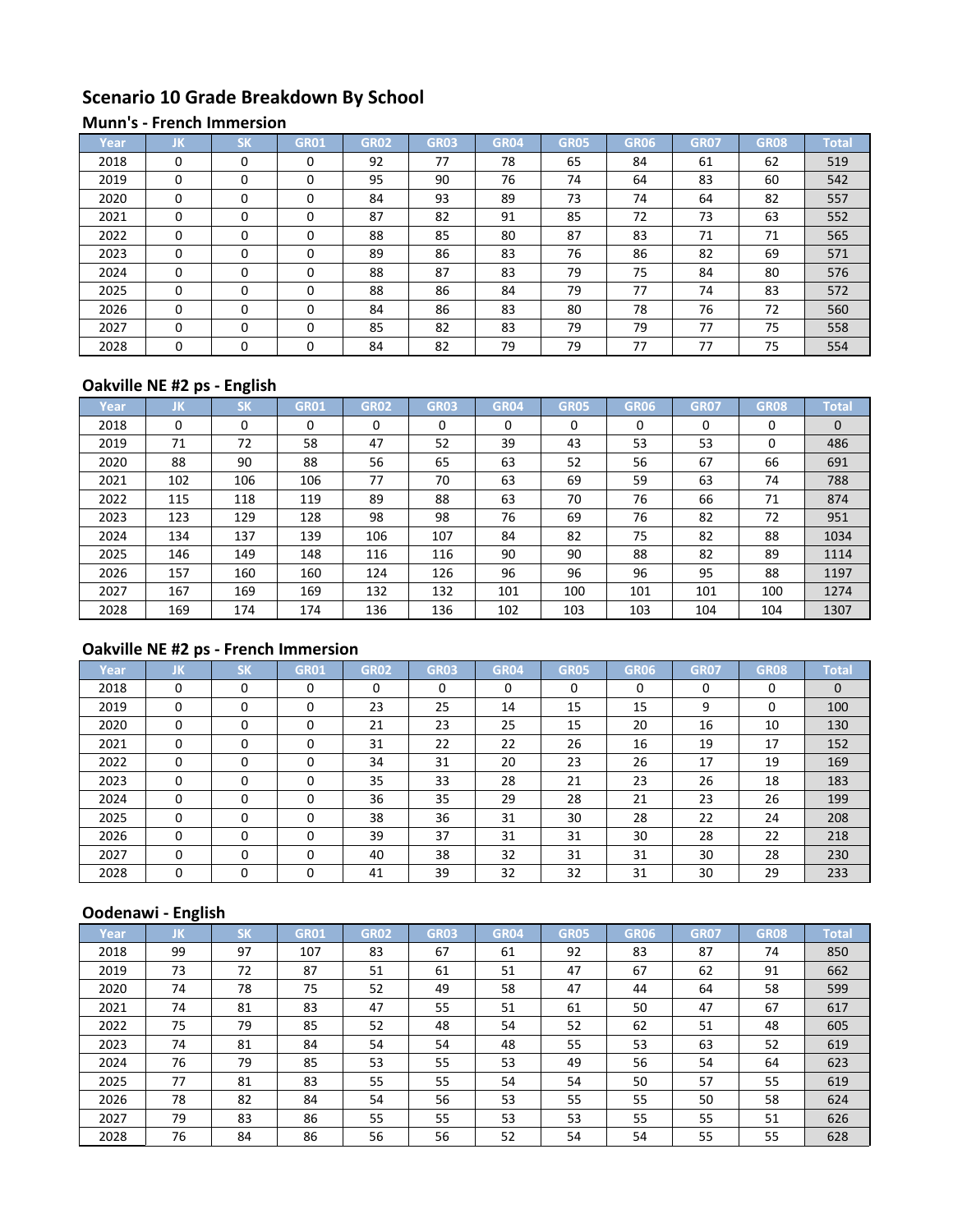#### **Oodenawi - French Immersion**

| Year | JK       | <b>CM</b><br>וכ | <b>GR01</b> | <b>GR02</b> | <b>GR03</b> | <b>GR04</b> | <b>GR05</b> | GR06 | <b>GR07</b> | <b>GR08</b> | <b>Total</b> |
|------|----------|-----------------|-------------|-------------|-------------|-------------|-------------|------|-------------|-------------|--------------|
| 2018 | 0        | $\Omega$        |             | 60          | 46          | 48          | 44          | 37   | 29          | 31          | 295          |
| 2019 | $\Omega$ | $\Omega$        |             | 34          | 26          | 27          | 20          | 24   | 13          | 29          | 173          |
| 2020 | $\Omega$ | $\Omega$        |             | 41          | 30          | 25          | 26          | 11   | 20          | 10          | 162          |
| 2021 | $\Omega$ | $\Omega$        |             | 35          | 36          | 28          | 23          | 24   | 15          | 20          | 182          |
| 2022 | $\Omega$ | $\Omega$        |             | 37          | 31          | 34          | 26          | 22   | 23          | 13          | 187          |
| 2023 | $\Omega$ | $\Omega$        | 0           | 37          | 33          | 29          | 32          | 25   | 20          | 22          | 198          |
| 2024 | $\Omega$ | $\Omega$        | 0           | 35          | 33          | 31          | 28          | 31   | 23          | 19          | 199          |
| 2025 | 0        | $\Omega$        | $\Omega$    | 35          | 31          | 30          | 29          | 26   | 29          | 22          | 203          |
| 2026 | 0        | $\Omega$        | 0           | 33          | 31          | 29          | 29          | 28   | 25          | 27          | 201          |
| 2027 | $\Omega$ | $\Omega$        | $\Omega$    | 34          | 30          | 29          | 27          | 27   | 26          | 23          | 195          |
| 2028 | $\Omega$ | $\Omega$        |             | 34          | 30          | 27          | 27          | 26   | 25          | 25          | 193          |

## **Post's Corners - English**

| Year | JK  | <b>SK</b> | <b>GR01</b> | <b>GR02</b> | <b>GR03</b> | GR04 | <b>GR05</b> | <b>GR06</b> | <b>GR07</b> | <b>GR08</b> | <b>Total</b> |
|------|-----|-----------|-------------|-------------|-------------|------|-------------|-------------|-------------|-------------|--------------|
| 2018 | 71  | 78        | 77          | 48          | 56          | 56   | 62          | 70          | 71          | 61          | 650          |
| 2019 | 75  | 78        | 78          | 60          | 49          | 59   | 56          | 66          | 77          | 70          | 669          |
| 2020 | 76  | 84        | 80          | 62          | 63          | 52   | 59          | 57          | 72          | 72          | 677          |
| 2021 | 78  | 85        | 85          | 64          | 65          | 66   | 53          | 61          | 63          | 67          | 687          |
| 2022 | 84  | 91        | 91          | 71          | 69          | 70   | 68          | 57          | 69          | 60          | 730          |
| 2023 | 86  | 98        | 97          | 77          | 78          | 74   | 73          | 73          | 66          | 67          | 788          |
| 2024 | 93  | 101       | 104         | 83          | 84          | 81   | 77          | 78          | 82          | 64          | 846          |
| 2025 | 101 | 108       | 108         | 90          | 91          | 85   | 84          | 82          | 87          | 81          | 917          |
| 2026 | 112 | 119       | 119         | 96          | 100         | 91   | 91          | 92          | 93          | 87          | 1000         |
| 2027 | 127 | 135       | 134         | 109         | 110         | 100  | 99          | 100         | 105         | 96          | 1115         |
| 2028 | 138 | 149       | 149         | 121         | 122         | 105  | 107         | 108         | 113         | 107         | 1219         |

## **River Oaks - English**

| Year | JΚ. | <b>SK</b> | <b>GR01</b> | <b>GR02</b> | <b>GR03</b> | <b>GR04</b> | <b>GR05</b> | GR <sub>06</sub> | <b>GR07</b> | <b>GR08</b> | Total |
|------|-----|-----------|-------------|-------------|-------------|-------------|-------------|------------------|-------------|-------------|-------|
| 2018 | 86  | 85        | 85          | 65          | 65          | 70          | 87          | 88               | 89          | 95          | 815   |
| 2019 | 71  | 75        | 71          | 46          | 58          | 59          | 56          | 79               | 77          | 98          | 688   |
| 2020 | 76  | 79        | 76          | 49          | 48          | 58          | 59          | 59               | 84          | 79          | 665   |
| 2021 | 79  | 83        | 79          | 53          | 52          | 48          | 58          | 61               | 64          | 84          | 660   |
| 2022 | 84  | 87        | 85          | 57          | 58          | 52          | 49          | 61               | 66          | 65          | 663   |
| 2023 | 85  | 92        | 89          | 61          | 61          | 55          | 52          | 52               | 66          | 67          | 680   |
| 2024 | 92  | 95        | 96          | 66          | 67          | 58          | 57          | 56               | 58          | 68          | 715   |
| 2025 | 101 | 103       | 100         | 73          | 73          | 63          | 61          | 62               | 63          | 61          | 760   |
| 2026 | 108 | 111       | 107         | 77          | 79          | 66          | 65          | 65               | 68          | 65          | 812   |
| 2027 | 113 | 116       | 112         | 81          | 81          | 69          | 67          | 68               | 70          | 69          | 846   |
| 2028 | 114 | 120       | 116         | 84          | 84          | 69          | 69          | 69               | 72          | 70          | 869   |

# **Sunningdale - French Immersion**

| Year, | IJΚ      | <b>SK</b> | <b>GR01</b> | <b>GR02</b> | <b>GR03</b> | <b>GR04</b> | <b>GR05</b> | <b>GR06</b> | <b>GR07</b> | <b>GR08</b> | <b>Total</b> |
|-------|----------|-----------|-------------|-------------|-------------|-------------|-------------|-------------|-------------|-------------|--------------|
| 2018  | $\Omega$ | 0         | 0           | 71          | 81          | 80          | 81          | 72          | 57          | 71          | 513          |
| 2019  | $\Omega$ | $\Omega$  | 0           | 77          | 78          | 84          | 91          | 85          | 86          | 56          | 557          |
| 2020  | $\Omega$ | $\Omega$  | $\Omega$    | 74          | 76          | 76          | 83          | 92          | 86          | 85          | 573          |
| 2021  | $\Omega$ | $\Omega$  | $\Omega$    | 78          | 73          | 75          | 75          | 82          | 90          | 84          | 556          |
| 2022  | $\Omega$ | $\Omega$  | 0           | 78          | 78          | 73          | 74          | 75          | 81          | 89          | 547          |
| 2023  | $\Omega$ | $\Omega$  | $\Omega$    | 83          | 78          | 77          | 72          | 74          | 74          | 80          | 538          |
| 2024  | $\Omega$ | $\Omega$  | 0           | 85          | 83          | 77          | 76          | 72          | 74          | 74          | 541          |
| 2025  | $\Omega$ | $\Omega$  | $\Omega$    | 87          | 85          | 81          | 77          | 77          | 72          | 74          | 553          |
| 2026  | $\Omega$ | $\Omega$  | $\Omega$    | 86          | 88          | 83          | 82          | 77          | 77          | 73          | 567          |
| 2027  | $\Omega$ | $\Omega$  | $\Omega$    | 89          | 88          | 85          | 84          | 83          | 78          | 78          | 584          |
| 2028  | 0        | 0         | 0           | 92          | 91          | 84          | 86          | 84          | 83          | 79          | 598          |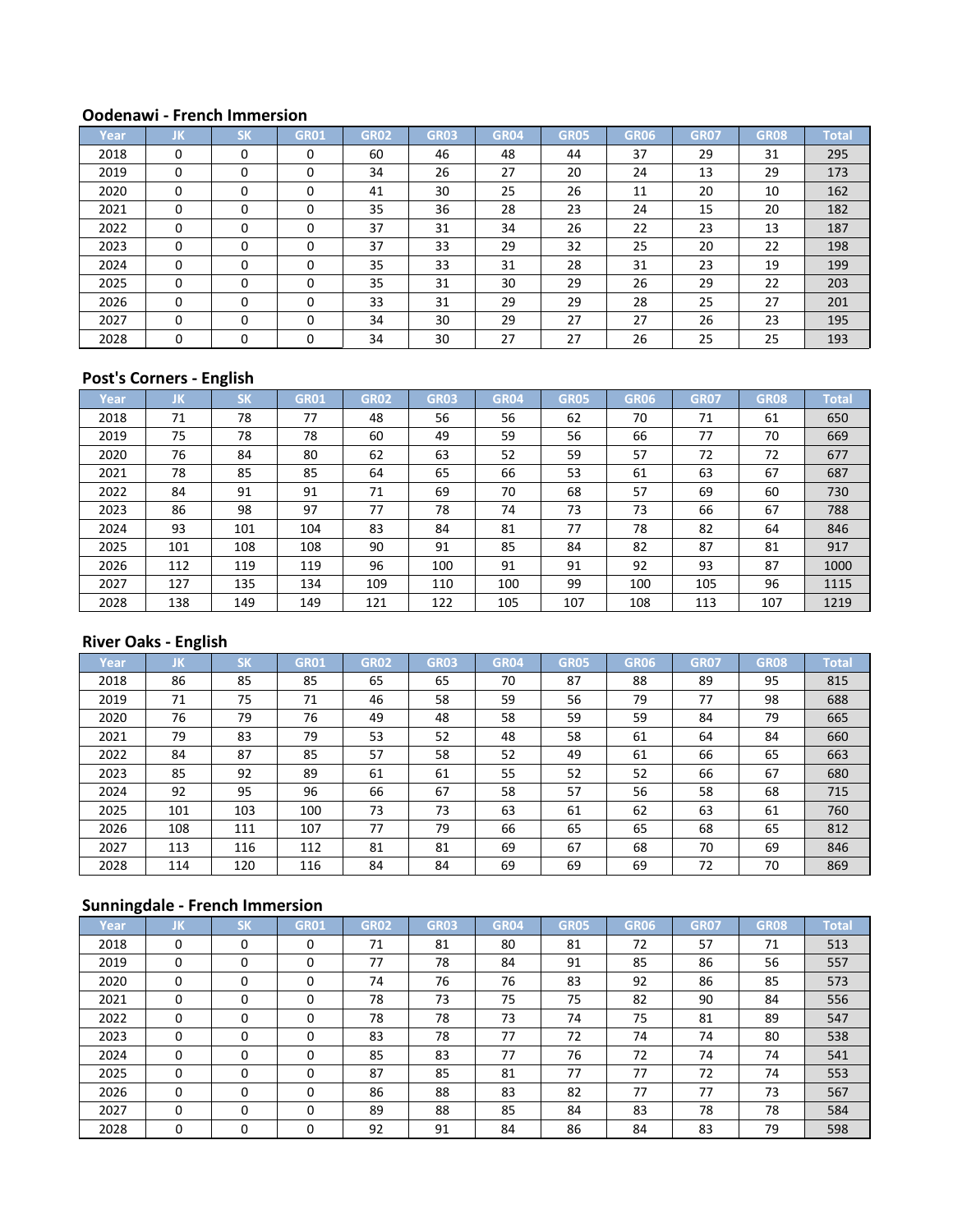# **Scenario 11 Grade Breakdown By School**

#### **Munn's - French Immersion**

| Year | JK       | <b>CM</b><br>אנ | GR01     | <b>GR02</b> | <b>GR03</b> | <b>GR04</b> | <b>GR05</b> | GR <sub>06</sub> | <b>GR07</b> | <b>GR08</b> | <b>Total</b> |
|------|----------|-----------------|----------|-------------|-------------|-------------|-------------|------------------|-------------|-------------|--------------|
| 2018 | $\Omega$ | $\Omega$        | $\Omega$ | 92          | 77          | 78          | 65          | 84               | 61          | 62          | 519          |
| 2019 | $\Omega$ | $\Omega$        | 0        | 95          | 90          | 76          | 74          | 64               | 83          | 60          | 542          |
| 2020 | $\Omega$ | $\Omega$        | 0        | 84          | 93          | 89          | 73          | 74               | 64          | 82          | 557          |
| 2021 | $\Omega$ | $\Omega$        | 0        | 87          | 82          | 91          | 85          | 72               | 73          | 63          | 552          |
| 2022 | $\Omega$ | $\Omega$        | $\Omega$ | 88          | 85          | 80          | 87          | 83               | 71          | 71          | 565          |
| 2023 | $\Omega$ | $\Omega$        | 0        | 89          | 86          | 83          | 76          | 86               | 82          | 69          | 571          |
| 2024 | $\Omega$ | $\Omega$        | 0        | 88          | 87          | 83          | 79          | 75               | 84          | 80          | 576          |
| 2025 | $\Omega$ | $\Omega$        | 0        | 88          | 86          | 84          | 79          | 77               | 74          | 83          | 572          |
| 2026 | $\Omega$ | $\Omega$        | 0        | 84          | 86          | 83          | 80          | 78               | 76          | 72          | 560          |
| 2027 | $\Omega$ | $\Omega$        | 0        | 85          | 82          | 83          | 79          | 79               | 77          | 75          | 558          |
| 2028 | $\Omega$ | $\Omega$        | 0        | 84          | 82          | 79          | 79          | 77               | 77          | 75          | 554          |

## **Oakville NE #2 ps - English**

| Year | IJΚ      | <b>SK</b> | <b>GR01</b> | <b>GR02</b> | <b>GR03</b> | <b>GR04</b> | <b>GR05</b> | GR06 | <b>GR07</b> | <b>GR08</b> | <b>Total</b> |
|------|----------|-----------|-------------|-------------|-------------|-------------|-------------|------|-------------|-------------|--------------|
| 2018 | $\Omega$ | 0         | $\Omega$    | 0           | 0           | 0           | $\Omega$    | 0    | 0           | 0           | $\Omega$     |
| 2019 | 71       | 72        | 58          | 50          | 51          | 39          | 42          | 53   | 53          | 0           | 487          |
| 2020 | 88       | 90        | 88          | 59          | 70          | 64          | 52          | 57   | 67          | 66          | 701          |
| 2021 | 102      | 106       | 106         | 81          | 72          | 67          | 69          | 59   | 63          | 74          | 799          |
| 2022 | 115      | 118       | 119         | 93          | 92          | 66          | 74          | 76   | 66          | 71          | 889          |
| 2023 | 123      | 129       | 128         | 102         | 102         | 81          | 72          | 80   | 82          | 72          | 970          |
| 2024 | 134      | 137       | 139         | 110         | 111         | 88          | 86          | 78   | 86          | 88          | 1057         |
| 2025 | 146      | 149       | 148         | 120         | 120         | 95          | 94          | 93   | 84          | 93          | 1142         |
| 2026 | 157      | 160       | 160         | 128         | 130         | 100         | 100         | 100  | 99          | 91          | 1225         |
| 2027 | 167      | 169       | 169         | 136         | 136         | 105         | 104         | 106  | 106         | 104         | 1302         |
| 2028 | 169      | 174       | 174         | 140         | 140         | 106         | 107         | 107  | 108         | 108         | 1336         |

# **Oakville NE #2 ps - French Immersion**

| Year | JK       | <b>SK</b> | <b>GR01</b> | <b>GR02</b> | <b>GR03</b> | <b>GR04</b> | <b>GR05</b> | GR06 | <b>GR07</b> | <b>GR08</b> | <b>Total</b> |
|------|----------|-----------|-------------|-------------|-------------|-------------|-------------|------|-------------|-------------|--------------|
| 2018 | 0        | 0         | $\Omega$    | 0           | $\Omega$    | $\Omega$    | $\Omega$    | 0    | $\Omega$    | $\Omega$    | $\Omega$     |
| 2019 | 0        | 0         | 0           | 0           | 0           | 0           | $\Omega$    |      | 0           | 0           | $\Omega$     |
| 2020 | 0        | 0         | $\Omega$    | 0           | 0           | $\Omega$    | $\Omega$    |      | 0           | 0           | $\Omega$     |
| 2021 | 0        | 0         | O           | 0           | O           | $\Omega$    | $\Omega$    |      | $\Omega$    | 0           | $\Omega$     |
| 2022 | $\Omega$ | 0         | ŋ           | O           | ŋ           | $\Omega$    | $\Omega$    |      | $\Omega$    | 0           |              |
| 2023 | $\Omega$ | $\Omega$  | O           | 0           | O           | $\Omega$    | $\Omega$    |      | $\Omega$    | 0           |              |
| 2024 | $\Omega$ | $\Omega$  | $\Omega$    | ŋ           | n           | $\Omega$    | $\Omega$    |      | $\Omega$    | $\Omega$    | $\Omega$     |
| 2025 | $\Omega$ | 0         | $\Omega$    | 0           | 0           | $\Omega$    | O           |      | 0           | 0           | $\Omega$     |
| 2026 | 0        | 0         |             | n           | ŋ           | $\Omega$    | $\Omega$    | ◠    | 0           | 0           | $\Omega$     |
| 2027 | $\Omega$ | 0         | 0           | n           | ŋ           | $\Omega$    | $\Omega$    |      | $\Omega$    | 0           | $\Omega$     |
| 2028 | 0        | 0         | O           |             |             | 0           | 0           |      | 0           | 0           | $\Omega$     |

# **Oodenawi - English**

|      | -   |           |             |             |             |             |             |      |             |             |              |
|------|-----|-----------|-------------|-------------|-------------|-------------|-------------|------|-------------|-------------|--------------|
| Year | IJΚ | <b>SK</b> | <b>GR01</b> | <b>GR02</b> | <b>GR03</b> | <b>GR04</b> | <b>GR05</b> | GR06 | <b>GR07</b> | <b>GR08</b> | <b>Total</b> |
| 2018 | 99  | 97        | 107         | 83          | 67          | 61          | 92          | 83   | 87          | 74          | 850          |
| 2019 | 73  | 72        | 87          | 52          | 62          | 51          | 48          | 67   | 61          | 91          | 664          |
| 2020 | 74  | 78        | 75          | 52          | 48          | 57          | 47          | 43   | 64          | 58          | 596          |
| 2021 | 74  | 81        | 83          | 47          | 55          | 51          | 61          | 50   | 47          | 67          | 617          |
| 2022 | 75  | 79        | 85          | 52          | 48          | 54          | 52          | 62   | 51          | 48          | 605          |
| 2023 | 74  | 81        | 84          | 54          | 54          | 48          | 55          | 53   | 63          | 52          | 619          |
| 2024 | 76  | 79        | 85          | 53          | 55          | 53          | 49          | 56   | 54          | 64          | 623          |
| 2025 | 77  | 81        | 83          | 55          | 55          | 54          | 54          | 50   | 57          | 55          | 619          |
| 2026 | 78  | 82        | 84          | 54          | 56          | 53          | 55          | 55   | 50          | 58          | 624          |
| 2027 | 79  | 83        | 86          | 55          | 55          | 53          | 53          | 55   | 55          | 51          | 626          |
| 2028 | 76  | 84        | 86          | 56          | 56          | 52          | 54          | 54   | 55          | 55          | 628          |